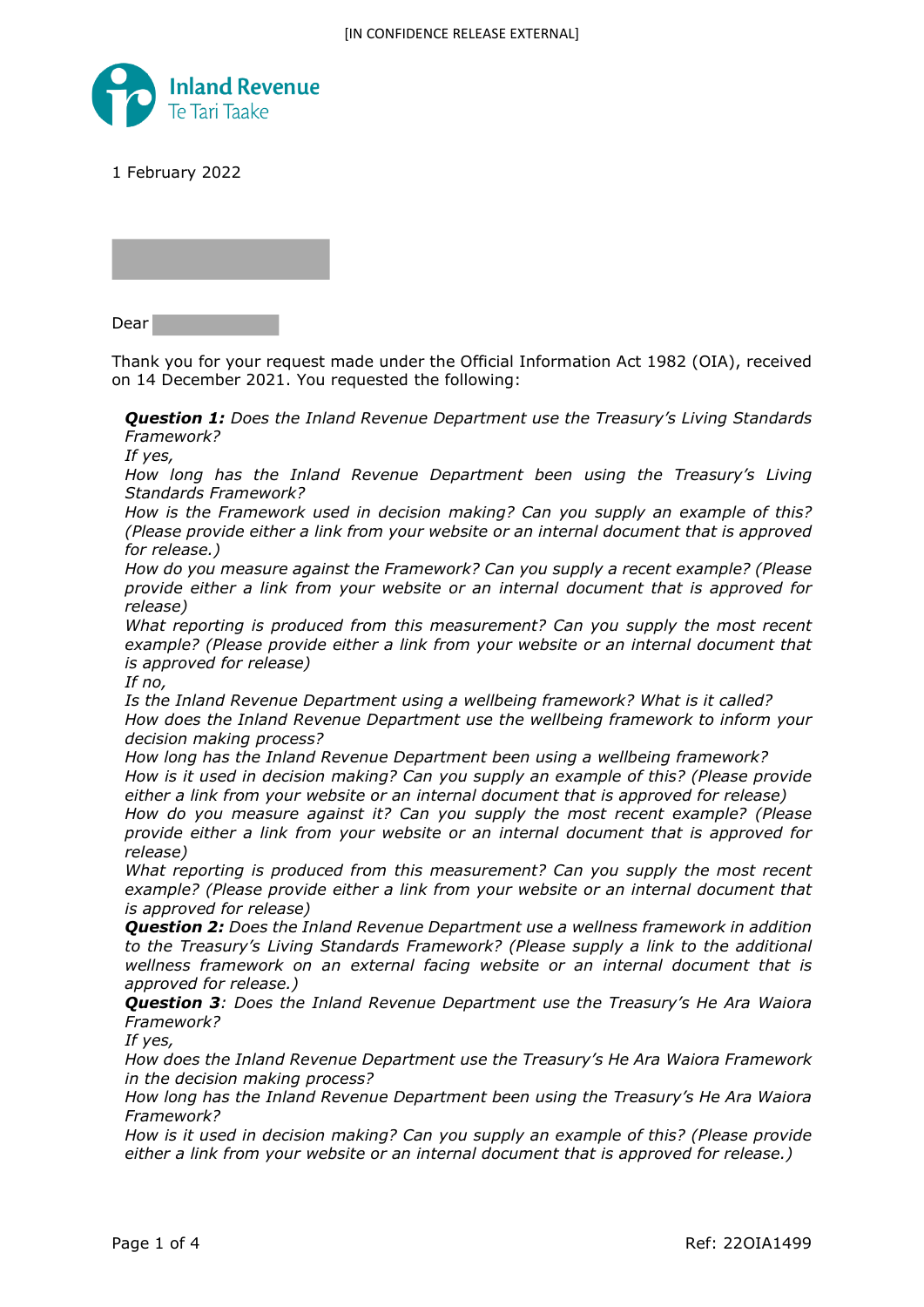*How do you measure against it? Can you supply the most recent example? (Please provide either a link from your website or an internal document that is approved for release)*

*What reporting is produced from this measurement? Can you supply the most recent example? (Please provide either a link from your website or an internal document that is approved for release)*

*If no,*

*Is the Inland Revenue Department using a Māori-focused wellbeing framework? What is it called?*

*How does the Inland Revenue Department use their Māori wellbeing framework to inform your decision making process?*

*How long has the Inland Revenue Department been using your Māori wellbeing framework?*

*How is it used in decision making? Can you supply an example of this? (Please provide either a link from your website or an internal document that is approved for release)*

*How do you measure against it? Can you supply the most recent example? (Please provide either a link from your website or an internal document that is approved for release)*

*What reporting is produced from this measurement? Can you supply the most recent example? (Please provide either a link from your website or an internal document that is approved for release)*

*Question 4: Does the Inland Revenue Department use a Māori focused wellbeing framework in addition to the Treasury's He Ara Waiora Framework? (If yes, please supply a link on an external facing website or an internal document that is approved for release.) Question 5: In your Inland Revenue Department how do you use Wellbeing Frameworks in your decision making, measurement and reporting?*

*Question 6: In Inland Revenue Department how do you interface with values around nature?*

Inland Revenue provided support to the Tax Working Group and the development of He Ara Waiora in 2018, which has the goal of creating a more future-focused tax system by engaging tikanga Māori. The *Exploring Te Ao Māori Perspectives on the Living Standards Framework for the Tax Working Group* is available on the Treasury's website: https://www.treasury.govt.nz/sites/default/files/2018-09/dp18-11.pdf.

While Inland Revenue does not use the Treasury's Living Standards Framework for all policy projects, aspects of the Framework are referenced depending on the nature of policy questions, usually in the context of major reforms such as in the Tax Working Group's 2018 *Future of Tax Final Report*: https://taxworkinggroup.govt.nz/resources/future-taxfinal-report.html.

Inland Revenue relies on framework thinking to assess policy issues and make informed decisions and recommendations. The primary framework is a set of well-established tax policy design principles. Those principles are:

- 1. **Efficiency and growth**: Taxes should be, to the greatest extent possible, efficient and minimise (as much as possible) impediments to economic growth. That is, the tax system should avoid unnecessarily distorting the use of resources (e.g. causing biases toward one form of investment versus another) and imposing heavy costs on individuals and firms.
	- a. Efficiency also encompasses environmental protection through the use of an externalities framework. Externalities are where there are affects on third parties that are not taken into account by the people undertaking the activity – a common issue with environmental resources.
- 2. **Equity and fairness**: The tax system should promote fairness. The burden of taxes differs across individuals and businesses depending on which bases and rates are adopted. Assessment of both vertical equity (the relative position of those on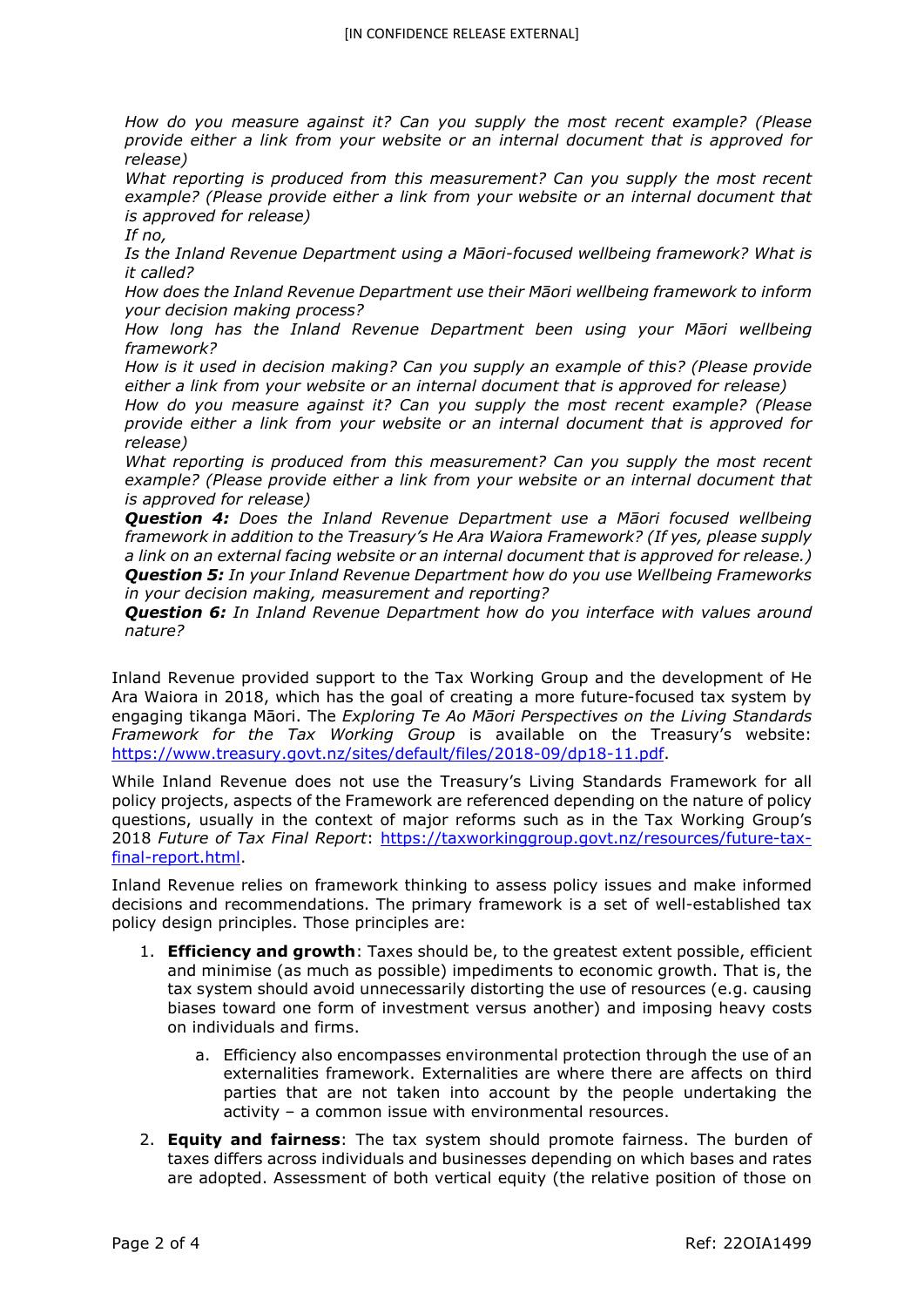different income levels or in different circumstances) and horizontal equity (the consistent treatment of those at similar income levels, or similar circumstances) is important.

- 3. **Revenue integrity**: The tax system should be sustainable over time and minimise opportunities for tax avoidance and arbitrage.
- 4. **Fiscal impact**: Tax reforms need to be affordable given fiscal constraints, and the tax system must raise sufficient revenue to support the Government's fiscal strategy.
- 5. **Compliance and administration cost**: The tax system should be as simple and low cost as possible for taxpayers to comply with and for the Inland Revenue Department to administer.
- 6. **Coherence**: Individual reform options should make sense in the context of the entire tax system. While a particular measure may seem sensible when viewed in isolation, implementing the proposal may not be desirable given the tax system as a whole.

An example of Inland Revenue using this framework is in the recent Regulatory Impact Statement (RIS) on limiting interest deductibility on residential investment property. This is publicly available on Inland Revenue's Tax Policy website: https://taxpolicy.ird.govt.nz/publications/2021/2021-ris-interest-deductibility. The RIS relied on these principles to assess the proposal to:

- 1. Improve housing affordability for first home buyers
- 2. Maintain the rate of development of new housing stock; and
- 3. Improve housing affordability in the rental market

Frameworks like this have been used for a very long time to assess the design of the tax system, including in the McLeod Tax Review of 2001, The Tax Working Group of 2010, and the Tax Working Group of 2018. For further detail about Inland Revenue's tax policy framework, you can go to: https://taxpolicy.ird.govt.nz/en/publications/2012/2012other-bim/3-policy-challenges.

Inland Revenue is also developing an officials' framework for environmental and resource pricing. Once complete, this framework will be used by officials in central and local government to determine whether a pricing instrument such as a tax, cap and trade regime, subsidy or resource charge is an appropriate tool to address a given environmental or resource issue. It is intended that the framework will increase New Zealand's toolkit of responses so it can effectively address a growing number of complex environmental and resource challenges.

Inland Revenue does focus on delivering the Tiriti o Waitangi obligations of incorporating Māori principles, concepts and practices into the way Inland Revenue works through Māhutonga. Māhutonga is Inland Revenue's programme that seeks to build Māori cultural capabilities thourgh Te Arapiki, a stair-cased learning approach that aligns to the expectations set out by Te Arawhiti (the Office for Māori Crown Relations) for all public servants. Te Mata o Te Arero is our Māori language plan which supports the revitalisation of te reo Māori. You can read more about Inland Revenue's Māhutonga programme by searching "Delivering Māhutonga" on https://www.ird.govt.nz.